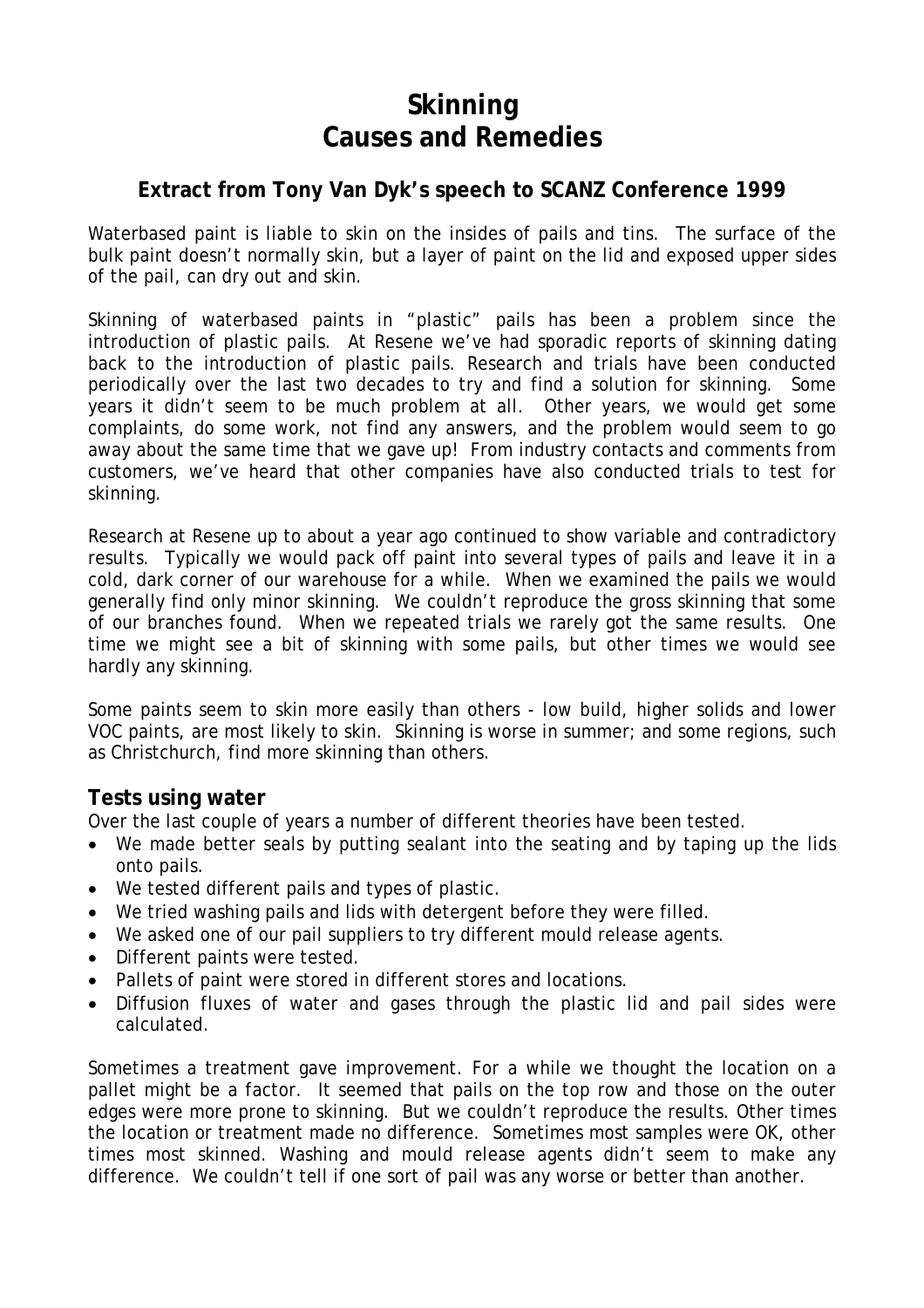## **Lower ullage**

Tests conducted in mid 1998 using water showed that the Relative Humidity can drop below 50% during a heating cycle. Waterbased paints usually dry within a few hours at Relative Humidities under 70%. Drying conditions in pails can last for several hours. It was not surprising that paint would skin.

The bulk water in the pail took at least 2 to 4 days conditioning at a particular temperature to approach equilibrium. But we noted that the air in the ullage space heated up much faster, usually in about 20 minutes.

From these results and observations we thought we had solved the skinning problem. Smaller ullage pails should give shorter and weaker drying cycles.

The trouble with smaller ullage was that there was less room to mix the paint in. So we reckoned that recessed lids would solve this. Pails with recessed lids would give lower ullage when fitted and should also give shorter and weaker drying cycles. Overfilling should produce similar results. While it wasn't a practical solution, it was something we could test experimentally to verify the new theory.

We tested recessed lids with low ullage. We tested overfilled and underfilled pails. But the results were inconsistent: Not all experiments gave the results expected.

At this point, we realised that we had to work on real paints to develop a better understanding.

## **Tests using paint**

Our experimental method was developed further to quantify the amount of skin formed.

- We tested different paints.
- And systematically tested ranges of temperature steps.
- The time for skin to form was determined.

The experimental method was standardised to first condition pails of paint stored in AS1580 101.5 Routine Laboratory Conditions.

Paint was conditioned for at least one week, and usually for much longer. The paint was mixed and transferred to new pails. The pails were inverted and shaken for 30 seconds to coat the lid with paint. Pails were placed in an incubator at predetermined temperatures for 24 hours, and in some cases several days. Any skin formed was washed off into 500 micron test sieve. The skin was collected, spun and squeezed to remove surplus water and weighed.

The results of this testing were:

- The quantity of skin formed was found to increase with increasing temperature.
- The skin was largely formed within one day. In fact the skin is usually formed within the first 4 hours in the incubator. A longer time in the incubator did not produce more skin.
- There is also a threshold temperature for skin formation. Below the threshold temperature skin does not seem to develop. Several products were tested and found to have different threshold temperatures for the onset of skinning.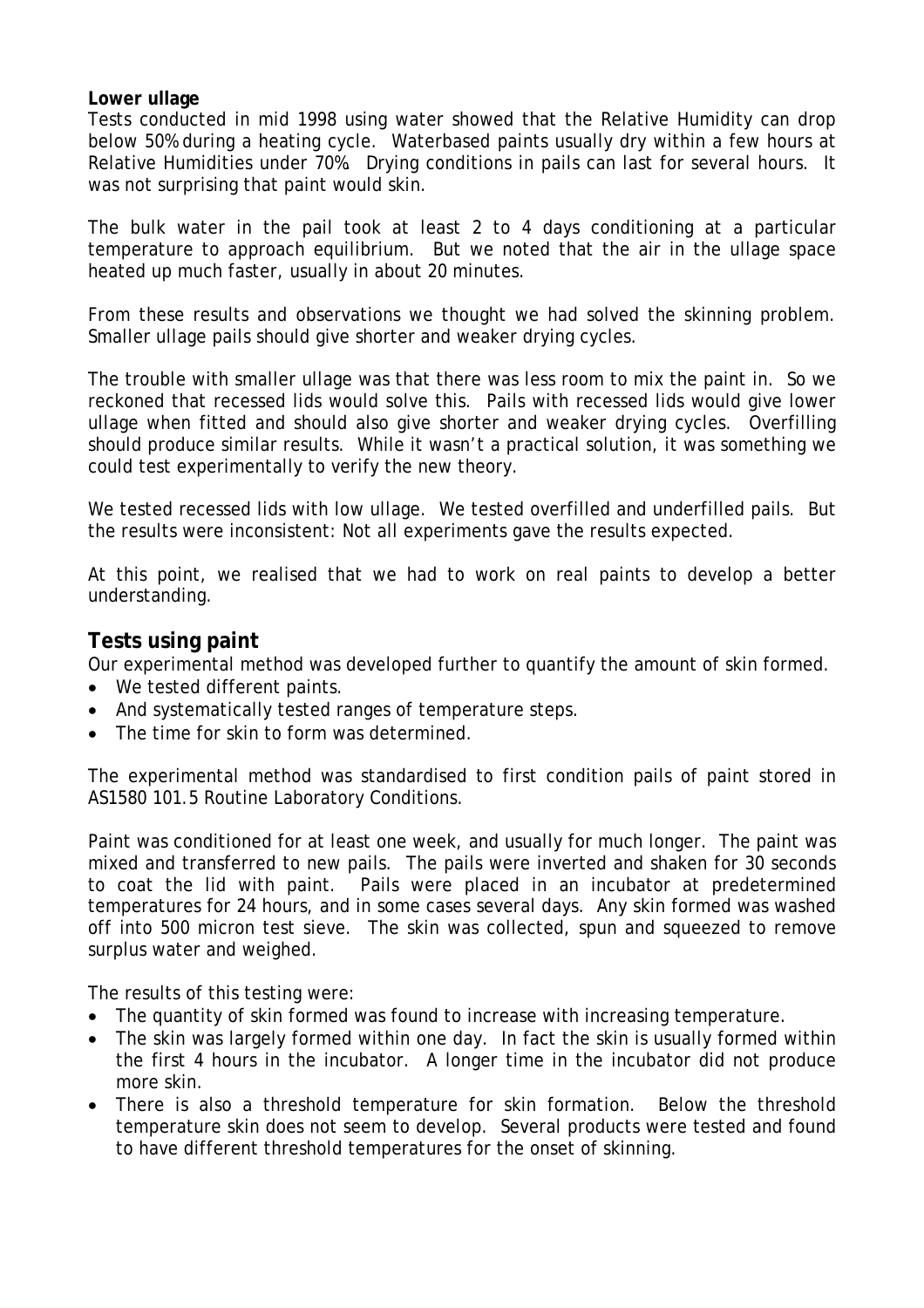- Less ullage resulted in more skin while more ullage resulted in less skin. Different pail types and designs resulted in more or less skin formation. In part this seemed to be related to the amount of ullage.
- Some paints skinned more readily than others. Some paints had lower threshold temperatures for skinning.
- Paints did not skin when stored at constant temperature. Pails of several types and batches of paint have been stored in the lab under Routine Conditions for 4 months without any skin forming.

It was evident that skinning was happening outside equilibrium conditions. When the outside temperature increases, paint on the lid is hotter than paint in the pail. This creates a water vapour gradient inside the pail. The concentration of water vapour is higher near the lid than it is near the paint below. Water is pumped out of the paint on the lid as long as it is significantly warmer than the paint below.

Water can be rapidly lost from warm paint on the lid and transferred to cooler paint below. The greater the temperature difference, the faster water is lost from paint on the lid. Greater water loss results in more skin.

## **Solutions trialled**

## **Cool storage**

Storage in sunlight can cause skinning. Daily temperature cycles, draughts, stock movements, combined sometimes with direct sunlight, can produce temperature fluctuations of more than 15 degrees C. Cooling is OK, but the heating part of these cycles is liable to cause skinning.

Some parts of the country, such as Christchurch, frequently have large daily temperature swings of 15 to 20 degrees. We believe this is the reason why Christchurch have reported more skinning than other regions.

Storage cool results in less skinning. Cold, dark warehouses are best. From experiments in the incubator and lab, paint stored cool and away from sudden temperature changes, should remain free of skin indefinitely.

## **Insulated pail and pallet covers:**

When insulated, the pail still heats up to the same ambient temperature. But it does so more slowly and temperature differences between the pail lid and paint in the pail are smaller.

Insulated covers for whole pallets can cost several hundred dollars, but they protect against sudden temperature changes, drafts, and direct sunlight. We have trialled them and found them useful in some of our branches and continue to use them today.

## **Plastic liners**

A further variation on the pail insulation idea was to insert plastic sheets in between the lid and the paint. A sheet of plastic was placed over the filled pail and the lid fitted on top. A variety of types, thicknesses and textures of plastic sheet liner have been tested. This form of insulation was found to reduce skinning by about a factor of four. The mechanism is the same as before, but done internally. Paint coats the plastic sheet liner rather than the lid. The lid still heats up in response to ambient temperatures. The air gap between lid and plastic liner acts as an insulator and acts to reduce the